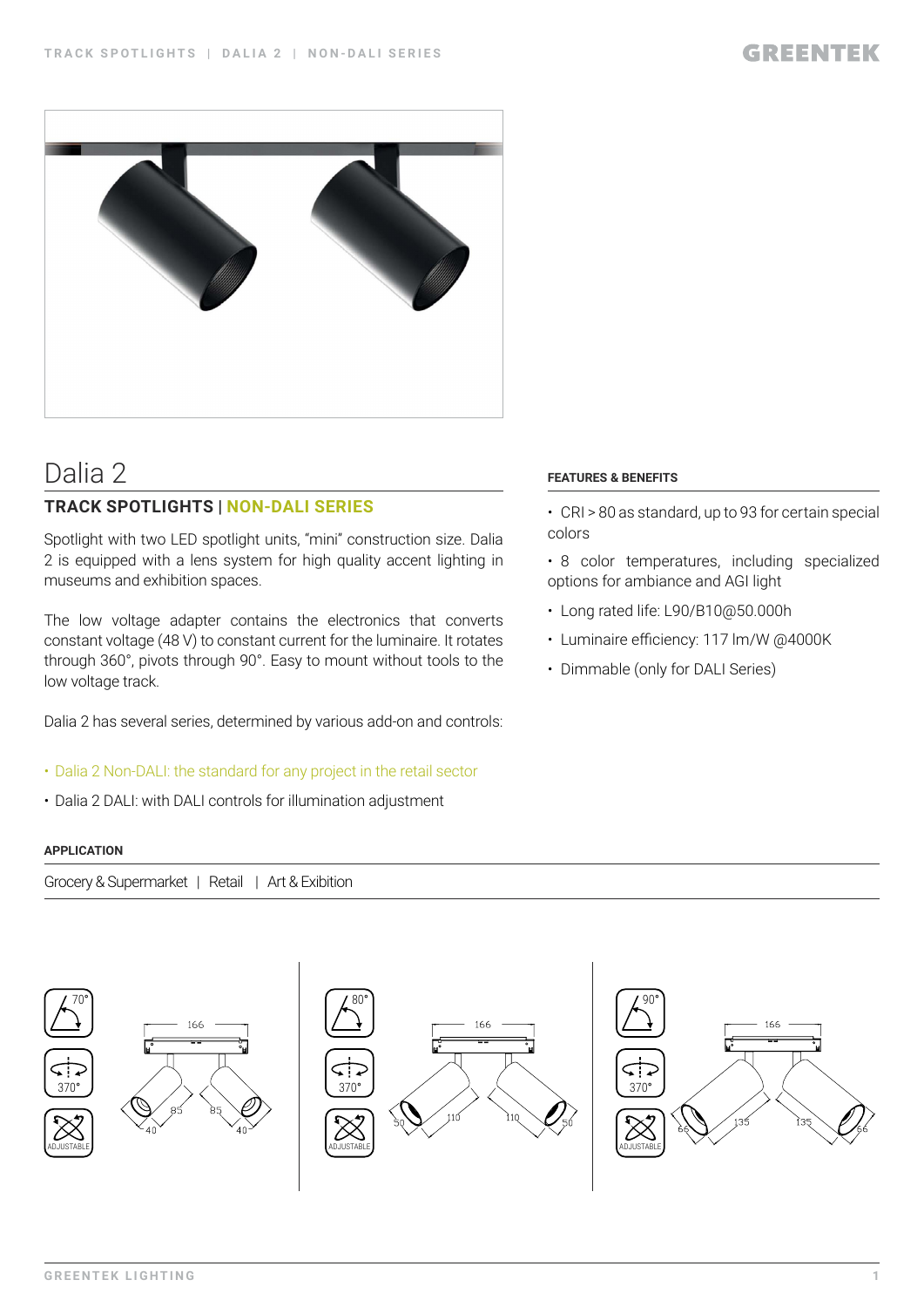#### **SPECIFICATIONS**

| Power consumption              |                         | 8W, 14W, 18W, 20W |                         | 8W, 10W, 14W, 20W, 22W, 28W                        | 14W, 18W, 20W, 26W, 30W, 34W, 36W |
|--------------------------------|-------------------------|-------------------|-------------------------|----------------------------------------------------|-----------------------------------|
| <b>Dimensions</b>              |                         | Ø40x85±1mm X2     |                         | Ø50x110±1mm X2                                     | Ø58x130±1mm X2                    |
| Weight                         |                         | $0.6$ Kg          |                         | $0.8$ Kg                                           | 1 Kg                              |
| Housing materials              |                         |                   |                         | Aluminium, Glass                                   |                                   |
| IK code                        |                         |                   |                         | IK <sub>02</sub>                                   |                                   |
| Protection class               |                         |                   |                         | Safety class 1                                     |                                   |
| Operating temperature [°C]     |                         |                   |                         | $-20^{\circ}$ C $+45^{\circ}$ C / $-4F$ $+113F$    |                                   |
| Operating humidity [%]         |                         |                   |                         | $10 \div 85$                                       |                                   |
| AC Input [Vac]                 |                         |                   |                         | 48 Vdc                                             |                                   |
| Lens angle [°]                 |                         | 28°, 38°          |                         | 24°, 34°, 39°                                      | 20°, 24°, 36°                     |
| Lifespan [h]                   |                         |                   |                         | 50,000                                             |                                   |
| Housing color                  |                         |                   |                         | ○ RAL 9016 - traffic white, ● RAL 9005 - jet black |                                   |
| Lumen maintenance              |                         |                   |                         | L90/B10@50.000h at 25°C                            |                                   |
| IP factor                      |                         |                   |                         | <b>IP20</b>                                        |                                   |
| Control optional               |                         |                   |                         |                                                    |                                   |
| Warranty [years]               |                         |                   |                         | 5                                                  |                                   |
| Storage temperature range [°C] |                         |                   |                         | -20°C  +55°C / -4F  +131F                          |                                   |
| Emergency option               |                         |                   |                         |                                                    |                                   |
| Light application              | Standard                | AMB               | AGI                     |                                                    |                                   |
| CRI                            | <b>CRI 80</b>           | <b>CRI 80</b>     | <b>CRI 93</b>           |                                                    |                                   |
| CCT [K]                        | 2700K/3000K/3500K/4000K | 2200K             | AGI3000/AGI3500/AGI4000 |                                                    |                                   |
| MacAdam                        | 3                       | 3                 | 3                       |                                                    |                                   |

CRI - Color rendering, CCT - Color temperature, MacAdam - Color consistency

### **LIGHT DISTRIBUTION**

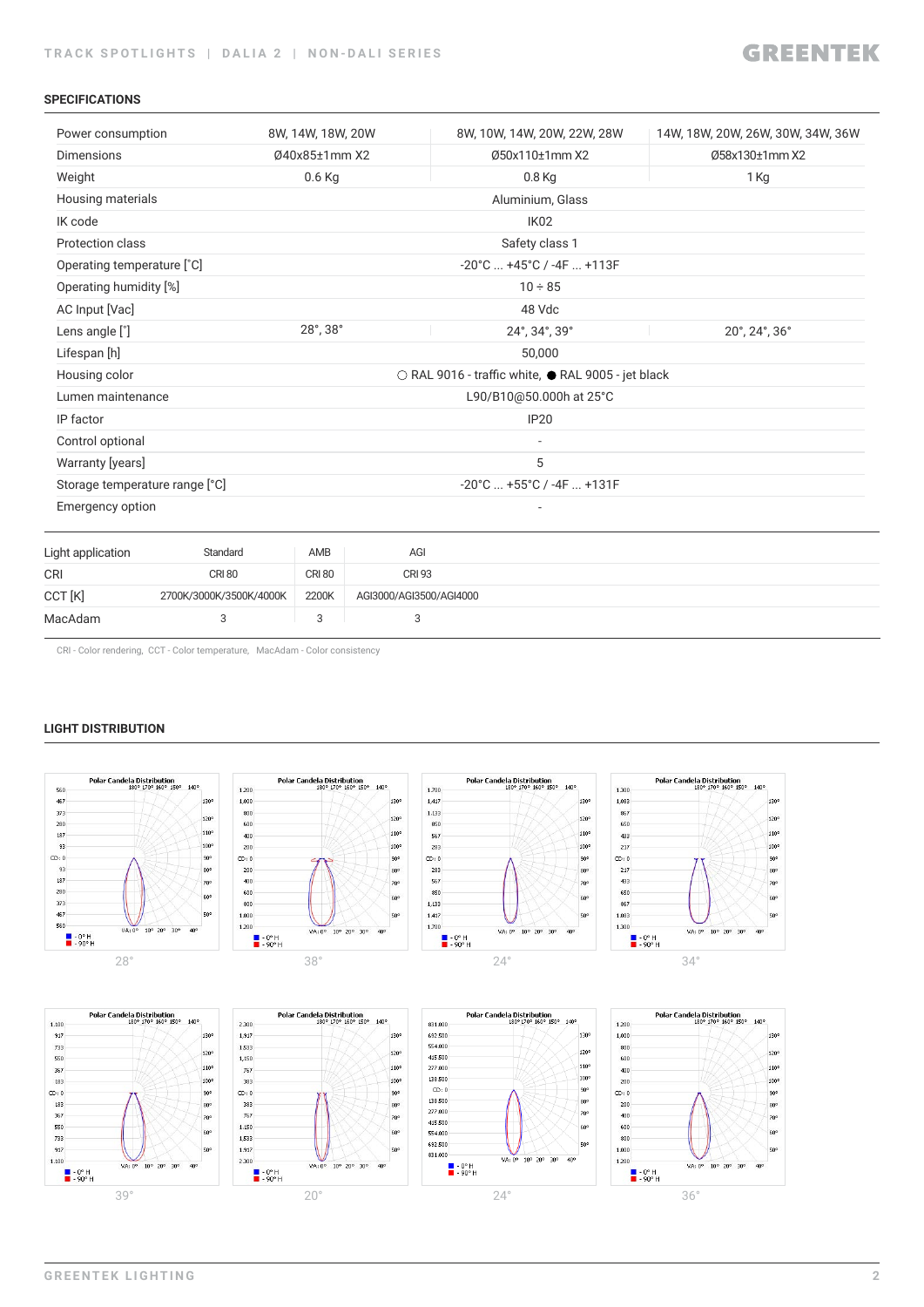### **RISK GROUP**

#### **RG1**

The evaluation of photobiological safety is carried out according to the standard IEC 62471:2008 ("Photobiological safety of lamps and lamp systems"). Following the definition of the risk grouping system of the mentioned IEC standard, the LEDs mounted on this family fall into the class "Low Risk (RG1 – No photobiological hazard under normal behavioral limitations)".Under real circumstances (regarding exposure time, pupils, observation distance), it is assumed that there is no endangerment to the eye from these devices. As a matter of principle, however, it should be mentioned that intense light sources have a high secondary exposure potential due to their blinding effect.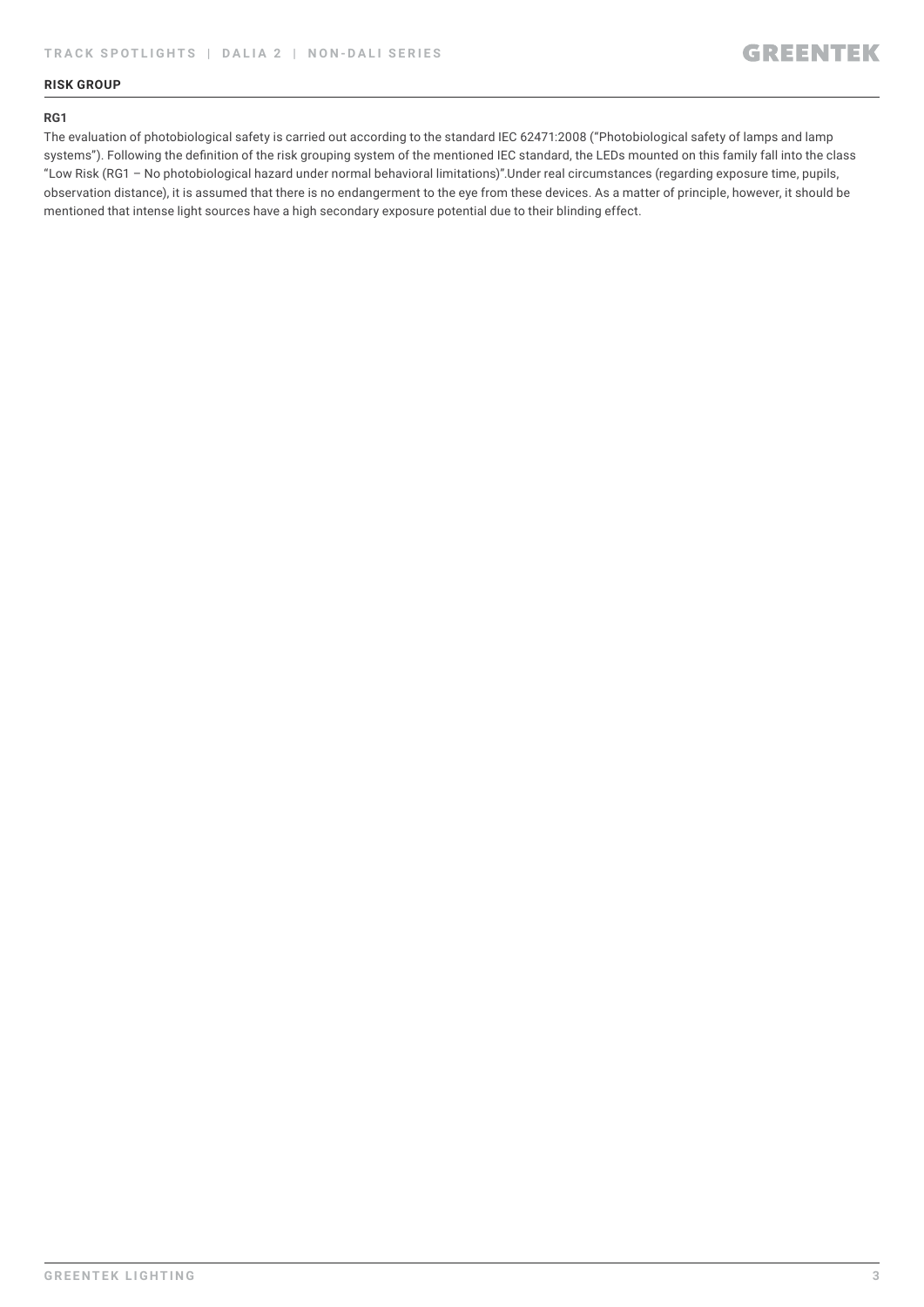## **GREENTEK**

### **SKU SPECIFICATIONS**

| <b>Product Code</b>                      | <b>Dimensions</b><br>(mm) | <b>CCT</b><br>(K) | <b>Lumens</b> Power<br>(lm) | (W)        | Eff.<br>(Im/watt) | <b>Lens Angle</b><br>(°) |
|------------------------------------------|---------------------------|-------------------|-----------------------------|------------|-------------------|--------------------------|
| <b>CRI 80</b>                            |                           |                   |                             |            |                   |                          |
| 1A8500 Dalia 2S AG9101X2/2700/8W/80/A28  | 040x85±1mm X2             | 2700              | 650                         | 8W         | 82                | 28°                      |
| 1A8501 Dalia 2S AG9101X2/3000/8W/80/A28  | 040x85±1mm X2             | 3000              | 690                         | 8W         | 87                | 28°                      |
| 1A8502 Dalia 2S AG9101X2/3500/8W/80/A28  | Ø40x85±1mm X2             | 3500              | 710                         | 8W         | 89                | 28°                      |
| 1A8503 Dalia 2S AG9101X2/4000/8W/80/A28  | 040x85±1mm X2             | 4000              | 720                         | 8W         | 90                | 28°                      |
| 1A8504 Dalia 2S AG9101X2/2700/8W/80/A38  | Ø40x85±1mm X2             | 2700              | 650                         | 8W         | 82                | 38°                      |
| 1A8505 Dalia 2S AG9101X2/3000/8W/80/A38  | Ø40x85±1mm X2             | 3000              | 690                         | 8W         | 87                | 38°                      |
| 1A8506 Dalia 2S AG9101X2/3500/8W/80/A38  | Ø40x85±1mm X2             | 3500              | 710                         | 8W         | 89                | 38°                      |
| 1A8507 Dalia 2S AG9101X2/4000/8W/80/A38  | Ø40x85±1mm X2             | 4000              | 720                         | 8W         | 90                | 38°                      |
| 1A8508 Dalia 2S AG9101X2/2700/18W/80/A28 | Ø40x85±1mm X2             | 2700              | 1410                        | <b>18W</b> | 79                | $28^\circ$               |
| 1A8509 Dalia 2S AG9101X2/3000/18W/80/A28 | Ø40x85±1mm X2             | 3000              | 1480                        | <b>18W</b> | 83                | $28^\circ$               |
| 1A8510 Dalia 2S AG9101X2/3500/18W/80/A28 | Ø40x85±1mm X2             | 3500              | 1520                        | <b>18W</b> | 85                | 28°                      |
| 1A8511 Dalia 2S AG9101X2/4000/18W/80/A28 | Ø40x85±1mm X2             | 4000              | 1550                        | <b>18W</b> | 87                | 28°                      |
| 1A8512 Dalia 2S AG9101X2/2700/18W/80/A38 | Ø40x85±1mm X2             | 2700              | 1410                        | <b>18W</b> | 79                | 38°                      |
| 1A8513 Dalia 2S AG9101X2/3000/18W/80/A38 | Ø40x85±1mm X2             | 3000              | 1480                        | 18W        | 83                | 38°                      |
| 1A8514 Dalia 2S AG9101X2/3500/18W/80/A38 | Ø40x85±1mm X2             | 3500              | 1520                        | <b>18W</b> | 85                | $38^\circ$               |
| 1A8515 Dalia 2S AG9101X2/4000/18W/80/A38 | Ø40x85±1mm X2             | 4000              | 1550                        | <b>18W</b> | 87                | 38°                      |
| 1A8516 Dalia 2M AG9102X2/2700/10W/80/A24 | Ø50x110±1mm X2            | 2700              | 970                         | 10W        | 97                | $24^{\circ}$             |
| 1A8517 Dalia 2M AG9102X2/3000/10W/80/A24 | Ø50x110±1mm X2            | 3000              | 1020                        | 10W        | 102               | $24^{\circ}$             |
| 1A8518 Dalia 2M AG9102X2/3500/10W/80/A24 | Ø50x110±1mm X2            | 3500              | 1050                        | 10W        | 105               | $24^{\circ}$             |
| 1A8519 Dalia 2M AG9102X2/4000/10W/80/A24 | Ø50x110±1mm X2            | 4000              | 1070                        | 10W        | 107               | $24^{\circ}$             |
| 1A8520 Dalia 2M AG9102X2/2700/10W/80/A34 | Ø50x110±1mm X2            | 2700              | 970                         | <b>10W</b> | 97                | $34^\circ$               |
| 1A8521 Dalia 2M AG9102X2/3000/10W/80/A34 | Ø50x110±1mm X2            | 3000              | 1020                        | 10W        | 102               | $34^\circ$               |
| 1A8522 Dalia 2M AG9102X2/3500/10W/80/A34 | Ø50x110±1mm X2            | 3500              | 1050                        | 10W        | 105               | $34^\circ$               |
| 1A8523 Dalia 2M AG9102X2/4000/10W/80/A34 | Ø50x110±1mm X2            | 4000              | 1070                        | 10W        | 107               | $34^\circ$               |
| 1A8524 Dalia 2M AG9102X2/2700/10W/80/A39 | Ø50x110±1mm X2            | 2700              | 970                         | 10W        | 97                | 39°                      |
| 1A8525 Dalia 2M AG9102X2/3000/10W/80/A39 | Ø50x110±1mm X2            | 3000              | 1020                        | 10W        | 102               | 39°                      |
| 1A8526 Dalia 2M AG9102X2/3500/10W/80/A39 | Ø50x110±1mm X2            | 3500              | 1050                        | 10W        | 105               | 39°                      |
| 1A8527 Dalia 2M AG9102X2/4000/10W/80/A39 | Ø50x110±1mm X2            | 4000              | 1070                        | 10W        | 107               | 39°                      |
| 1A8528 Dalia 2M AG9102X2/2700/20W/80/A24 | Ø50x110±1mm X2            | 2700              | 1720                        | <b>20W</b> | 96                | $24^{\circ}$             |
| 1A8529 Dalia 2M AG9102X2/3000/20W/80/A24 | Ø50x110±1mm X2            | 3000              | 1800                        | 20W        | 100               | $24^{\circ}$             |
| 1A8530 Dalia 2M AG9102X2/3500/20W/80/A24 | Ø50x110±1mm X2            | 3500              | 1860                        | 20W        | 104               | $24^{\circ}$             |
| 1A8531 Dalia 2M AG9102X2/4000/20W/80/A24 | Ø50x110±1mm X2            | 4000              | 1890                        | 20W        | 105               | $24^{\circ}$             |
| 1A8532 Dalia 2M AG9102X2/2700/20W/80/A34 | Ø50x110±1mm X2            | 2700              | 1720                        | <b>20W</b> | 96                | $34^\circ$               |
| 1A8533 Dalia 2M AG9102X2/3000/20W/80/A34 | Ø50x110±1mm X2            | 3000              | 1800                        | 20W        | 100               | $34^\circ$               |
| 1A8534 Dalia 2M AG9102X2/3500/20W/80/A34 | Ø50x110±1mm X2            | 3500              | 1860                        | <b>20W</b> | 104               | $34^\circ$               |
| 1A8535 Dalia 2M AG9102X2/4000/20W/80/A34 | Ø50x110±1mm X2            | 4000              | 1890                        | 20W        | 105               | $34^\circ$               |
| 1A8536 Dalia 2M AG9102X2/2700/20W/80/A39 | Ø50x110±1mm X2            | 2700              | 1720                        | 20W        | 96                | 39°                      |
| 1A8537 Dalia 2M AG9102X2/3000/20W/80/A39 | Ø50x110±1mm X2            | 3000              | 1800                        | 20W        | 100               | 39°                      |
| 1A8538 Dalia 2M AG9102X2/3500/20W/80/A39 | Ø50x110±1mm X2            | 3500              | 1860                        | <b>20W</b> | 104               | 39°                      |
| 1A8539 Dalia 2M AG9102X2/4000/20W/80/A39 | Ø50x110±1mm X2            | 4000              | 1890                        | 20W        | 105               | 39°                      |
| 1A8540 Dalia 2M AG9102X2/2700/28W/80/A24 | Ø50x110±1mm X2            | 2700              | 2340                        | 28W        | 90                | $24^{\circ}$             |
| 1A8541 Dalia 2M AG9102X2/3000/28W/80/A24 | Ø50x110±1mm X2            | 3000              | 2460                        | <b>28W</b> | 95                | $24^{\circ}$             |
| 1A8542 Dalia 2M AG9102X2/3500/28W/80/A24 | Ø50x110±1mm X2            | 3500              | 2530                        | 28W        | 98                | $24^{\circ}$             |
| 1A8543 Dalia 2M AG9102X2/4000/28W/80/A24 | Ø50x110±1mm X2            | 4000              | 2580                        | 28W        | 100               | $24^{\circ}$             |
| 1A8544 Dalia 2M AG9102X2/2700/28W/80/A34 | Ø50x110±1mm X2            | 2700              | 2340                        | <b>28W</b> | 90                | $34^\circ$               |
| 1A8545 Dalia 2M AG9102X2/3000/28W/80/A34 | Ø50x110±1mm X2            | 3000              | 2460                        | 28W        | 95                | $34^\circ$               |
| 1A8546 Dalia 2M AG9102X2/3500/28W/80/A34 | Ø50x110±1mm X2            | 3500              | 2530                        | <b>28W</b> | 98                | $34^\circ$               |
| 1A8547 Dalia 2M AG9102X2/4000/28W/80/A34 | Ø50x110±1mm X2            | 4000              | 2580                        | <b>28W</b> | 100               | $34^\circ$               |
| 1A8548 Dalia 2M AG9102X2/2700/28W/80/A39 | Ø50x110±1mm X2            | 2700              | 2340                        | 28W        | 90                | 39°                      |
| 1A8549 Dalia 2M AG9102X2/3000/28W/80/A39 | Ø50x110±1mm X2            | 3000              | 2460                        | <b>28W</b> | 95                | 39°                      |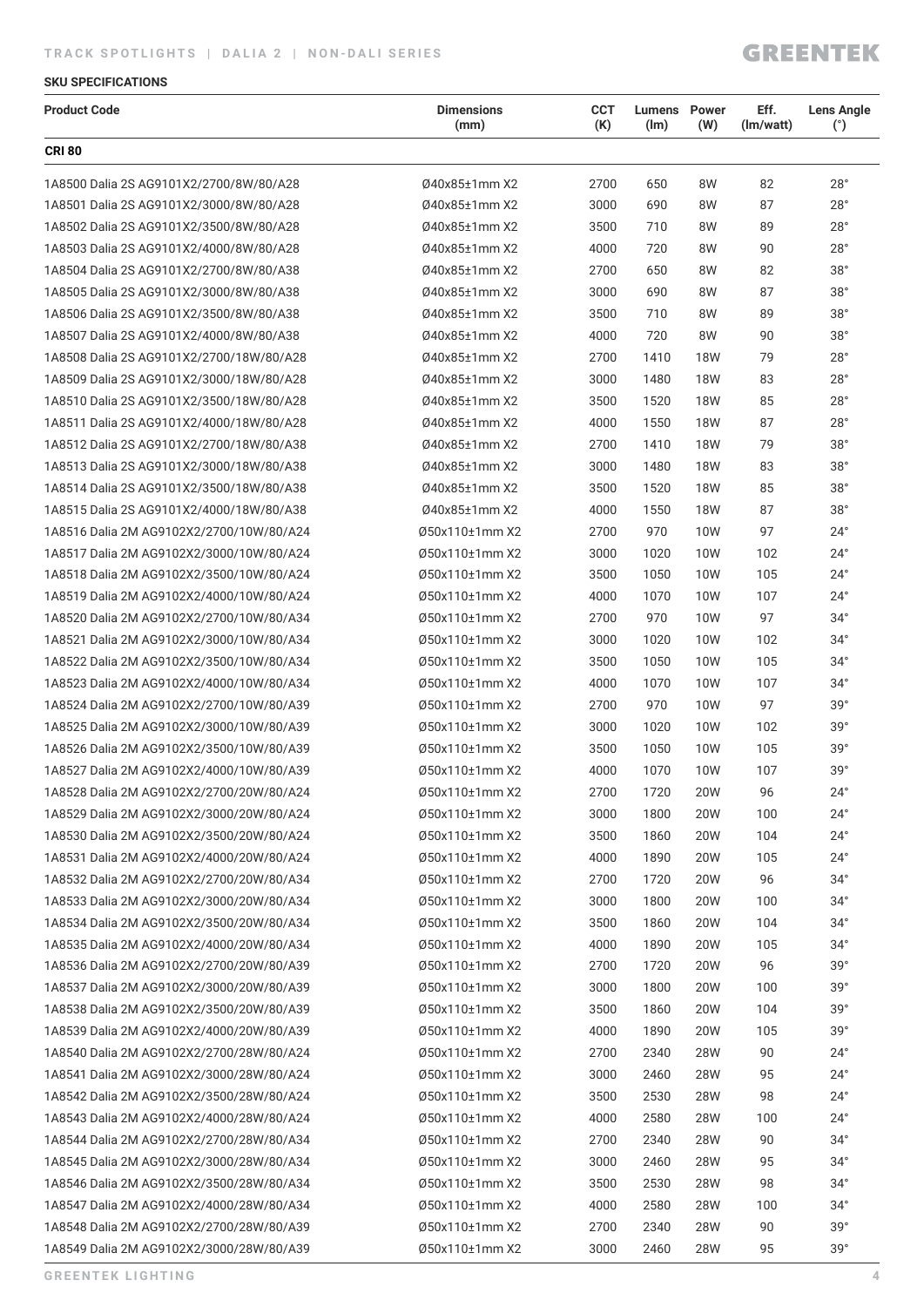## **TRACK SPOTLIGHTS | DALIA 2 | NON-DALI SERIES**

## **GREENTEK**

### **SKU SPECIFICATIONS**

| <b>Product Code</b>                         | <b>Dimensions</b><br>(mm) | <b>CCT</b><br>(K) | <b>Lumens</b> Power<br>(lm) | (W)        | Eff.<br>(Im/watt) | <b>Lens Angle</b><br>$(^\circ)$ |
|---------------------------------------------|---------------------------|-------------------|-----------------------------|------------|-------------------|---------------------------------|
| <b>CRI 80</b>                               |                           |                   |                             |            |                   |                                 |
| 1A8550 Dalia 2M AG9102X2/3500/28W/80/A39    | Ø50x110±1mm X2            | 3500              | 2530                        | 28W        | 98                | 39°                             |
| 1A8551 Dalia 2M AG9102X2/4000/28W/80/A39    | Ø50x110±1mm X2            | 4000              | 2580                        | 28W        | 100               | 39°                             |
| 1A8552 Dalia 2L AG9103X2/2700/18W/80/A20    | Ø58x130±1mm X2            | 2700              | 1030                        | <b>18W</b> | 103               | $20^{\circ}$                    |
| 1A8553 Dalia 2L AG9103X2/3000/18W/80/A20    | Ø58x130±1mm X2            | 3000              | 1080                        | <b>18W</b> | 108               | $20^{\circ}$                    |
| 1A8554 Dalia 2L AG9103X2/3500/18W/80/A20    | Ø58x130±1mm X2            | 3500              | 1110                        | <b>18W</b> | 111               | $20^{\circ}$                    |
| 1A8555 Dalia 2L AG9103X2/4000/18W/80/A20    | Ø58x130±1mm X2            | 4000              | 1130                        | <b>18W</b> | 113               | $20^{\circ}$                    |
| 1A8556 Dalia 2L AG9103X2/2700/18W/80/A24    | Ø58x130±1mm X2            | 2700              | 1030                        | <b>18W</b> | 103               | $24^{\circ}$                    |
| 1A8557 Dalia 2L AG9103X2/3000/18W/80/A24    | Ø58x130±1mm X2            | 3000              | 1080                        | <b>18W</b> | 108               | $24^{\circ}$                    |
| 1A8558 Dalia 2L AG9103X2/3500/18W/80/A24    | Ø58x130±1mm X2            | 3500              | 1110                        | <b>18W</b> | 111               | $24^{\circ}$                    |
| 1A8559 Dalia 2L AG9103X2/4000/18W/80/A24    | Ø58x130±1mm X2            | 4000              | 1130                        | <b>18W</b> | 113               | $24^{\circ}$                    |
| 1A8560 Dalia 2L AG9103X2/2700/18W/80/A36    | Ø58x130±1mm X2            | 2700              | 1030                        | <b>18W</b> | 103               | 36°                             |
| 1A8561 Dalia 2L AG9103X2/3000/18W/80/A36    | Ø58x130±1mm X2            | 3000              | 1080                        | <b>18W</b> | 108               | 36°                             |
| 1A8562 Dalia 2L AG9103X2/3500/18W/80/A36    | Ø58x130±1mm X2            | 3500              | 1110                        | <b>18W</b> | 111               | $36^\circ$                      |
| 1A8563 Dalia 2L AG9103X2/4000/18W/80/A36    | Ø58x130±1mm X2            | 4000              | 1130                        | <b>18W</b> | 113               | 36°                             |
| 1A8564 Dalia 2L AG9103X2/2700/26W/80/A20    | Ø58x130±1mm X2            | 2700              | 1900                        | <b>26W</b> | 106               | $20^{\circ}$                    |
| 1A8565 Dalia 2L AG9103X2/3000/26W/80/A20    | Ø58x130±1mm X2            | 3000              | 2000                        | 26W        | 112               | $20^{\circ}$                    |
| 1A8566 Dalia 2L AG9103X2/3500/26W/80/A20    | Ø58x130±1mm X2            | 3500              | 2050                        | 26W        | 114               | $20^{\circ}$                    |
| 1A8567 Dalia 2L AG9103X2/4000/26W/80/A20    | Ø58x130±1mm X2            | 4000              | 2100                        | 26W        | 117               | $20^{\circ}$                    |
| 1A8568 Dalia 2L AG9103X2/2700/26W/80/A24    | Ø58x130±1mm X2            | 2700              | 1900                        | 26W        | 106               | $24^{\circ}$                    |
| 1A8569 Dalia 2L AG9103X2/3000/26W/80/A24    | Ø58x130±1mm X2            | 3000              | 2000                        | 26W        | 112               | $24^{\circ}$                    |
| 1A8570 Dalia 2L AG9103X2/3500/26W/80/A24    | Ø58x130±1mm X2            | 3500              | 2050                        | <b>26W</b> | 114               | $24^{\circ}$                    |
| 1A8571 Dalia 2L AG9103X2/4000/26W/80/A24    | Ø58x130±1mm X2            | 4000              | 2100                        | 26W        | 117               | $24^{\circ}$                    |
| 1A8572 Dalia 2L AG9103X2/2700/26W/80/A36    | Ø58x130±1mm X2            | 2700              | 1900                        | 26W        | 106               | 36°                             |
| 1A8573 Dalia 2L AG9103X2/3000/26W/80/A36    | Ø58x130±1mm X2            | 3000              | 2000                        | 26W        | 112               | 36°                             |
| 1A8574 Dalia 2L AG9103X2/3500/26W/80/A36    | Ø58x130±1mm X2            | 3500              | 2050                        | 26W        | 114               | $36^{\circ}$                    |
| 1A8575 Dalia 2L AG9103X2/4000/26W/80/A36    | Ø58x130±1mm X2            | 4000              | 2100                        | 26W        | 117               | $36^{\circ}$                    |
| 1A8576 Dalia 2L AG9103X2/2700/34W/80/A20    | Ø58x130±1mm X2            | 2700              | 2560                        | 34W        | 99                | $20^{\circ}$                    |
| 1A8577 Dalia 2L AG9103X2/3000/34W/80/A20    | Ø58x130±1mm X2            | 3000              | 2690                        | 34W        | 104               | $20^{\circ}$                    |
| 1A8578 Dalia 2L AG9103X2/3500/34W/80/A20    | Ø58x130±1mm X2            | 3500              | 2770                        | 34W        | 107               | $20^{\circ}$                    |
| 1A8579 Dalia 2L AG9103X2/4000/34W/80/A20    | Ø58x130±1mm X2            | 4000              | 2830                        | 34W        | 109               | $20^{\circ}$                    |
| 1A8580 Dalia 2L AG9103X2/2700/34W/80/A24    | Ø58x130±1mm X2            | 2700              | 2560                        | 34W        | 99                | $24^{\circ}$                    |
| 1A8581 Dalia 2L AG9103X2/3000/34W/80/A24    | Ø58x130±1mm X2            | 3000              | 2690                        | 34W        | 104               | $24^{\circ}$                    |
| 1A8582 Dalia 2L AG9103X2/3500/34W/80/A24    | Ø58x130±1mm X2            | 3500              | 2770                        | 34W        | 107               | $24^{\circ}$                    |
| 1A8583 Dalia 2L AG9103X2/4000/34W/80/A24    | Ø58x130±1mm X2            | 4000              | 2830                        | 34W        | 109               | $24^{\circ}$                    |
| 1A8584 Dalia 2L AG9103X2/2700/34W/80/A36    | Ø58x130±1mm X2            | 2700              | 2560                        | 34W        | 99                | 36°                             |
| 1A8585 Dalia 2L AG9103X2/3000/34W/80/A36    | Ø58x130±1mm X2            | 3000              | 2690                        | 34W        | 104               | $36^{\circ}$                    |
| 1A8586 Dalia 2L AG9103X2/3500/34W/80/A36    | Ø58x130±1mm X2            | 3500              | 2770                        | 34W        | 107               | $36^{\circ}$                    |
| 1A8587 Dalia 2L AG9103X2/4000/34W/80/A36    | Ø58x130±1mm X2            | 4000              | 2830                        | 34W        | 109               | 36°                             |
| 1A8588 Dalia 2S AG9101X2/AMB2200/8W/80/A28  | Ø40x85±1mm X2             | AMB2200           | 560                         | 8W         | 70                | $28^{\circ}$                    |
| 1A8589 Dalia 2S AG9101X2/AMB2200/8W/80/A38  | Ø40x85±1mm X2             | AMB2200           | 560                         | 8W         | 70                | 38°                             |
| 1A8590 Dalia 2S AG9101X2/AMB2200/18W/80/A28 | Ø40x85±1mm X2             | AMB2200           | 1220                        | 18W        | 68                | 28°                             |
| 1A8591 Dalia 2S AG9101X2/AMB2200/18W/80/A38 | Ø40x85±1mm X2             | AMB2200           | 1220                        | <b>18W</b> | 68                | 38°                             |
| 1A8592 Dalia 2M AG9102X2/AMB2200/10W/80/A24 | Ø50x110±1mm X2            | AMB2200           | 760                         | 10W        | 76                | $24^{\circ}$                    |
| 1A8593 Dalia 2M AG9102X2/AMB2200/10W/80/A34 | Ø50x110±1mm X2            | AMB2200           | 760                         | 10W        | 76                | $34^\circ$                      |
| 1A8594 Dalia 2M AG9102X2/AMB2200/10W/80/A39 | Ø50x110±1mm X2            | AMB2200           | 760                         | 10W        | 76                | 39°                             |
| 1A8595 Dalia 2M AG9102X2/AMB2200/20W/80/A24 | Ø50x110±1mm X2            | AMB2200           | 1410                        | 20W        | 71                | $24^{\circ}$                    |
| 1A8596 Dalia 2M AG9102X2/AMB2200/20W/80/A34 | Ø50x110±1mm X2            | AMB2200 1410      |                             | 20W        | 71                | $34^\circ$                      |
| 1A8597 Dalia 2M AG9102X2/AMB2200/20W/80/A39 | Ø50x110±1mm X2            | AMB2200 1410      |                             | 20W        | 71                | 39°                             |
| 1A8598 Dalia 2M AG9102X2/AMB2200/28W/80/A24 | Ø50x110±1mm X2            | AMB2200           | 1870                        | 28W        | 67                | $24^{\circ}$                    |
| 1A8599 Dalia 2M AG9102X2/AMB2200/28W/80/A34 | Ø50x110±1mm X2            | AMB2200 1870      |                             | 28W        | 67                | $34^\circ$                      |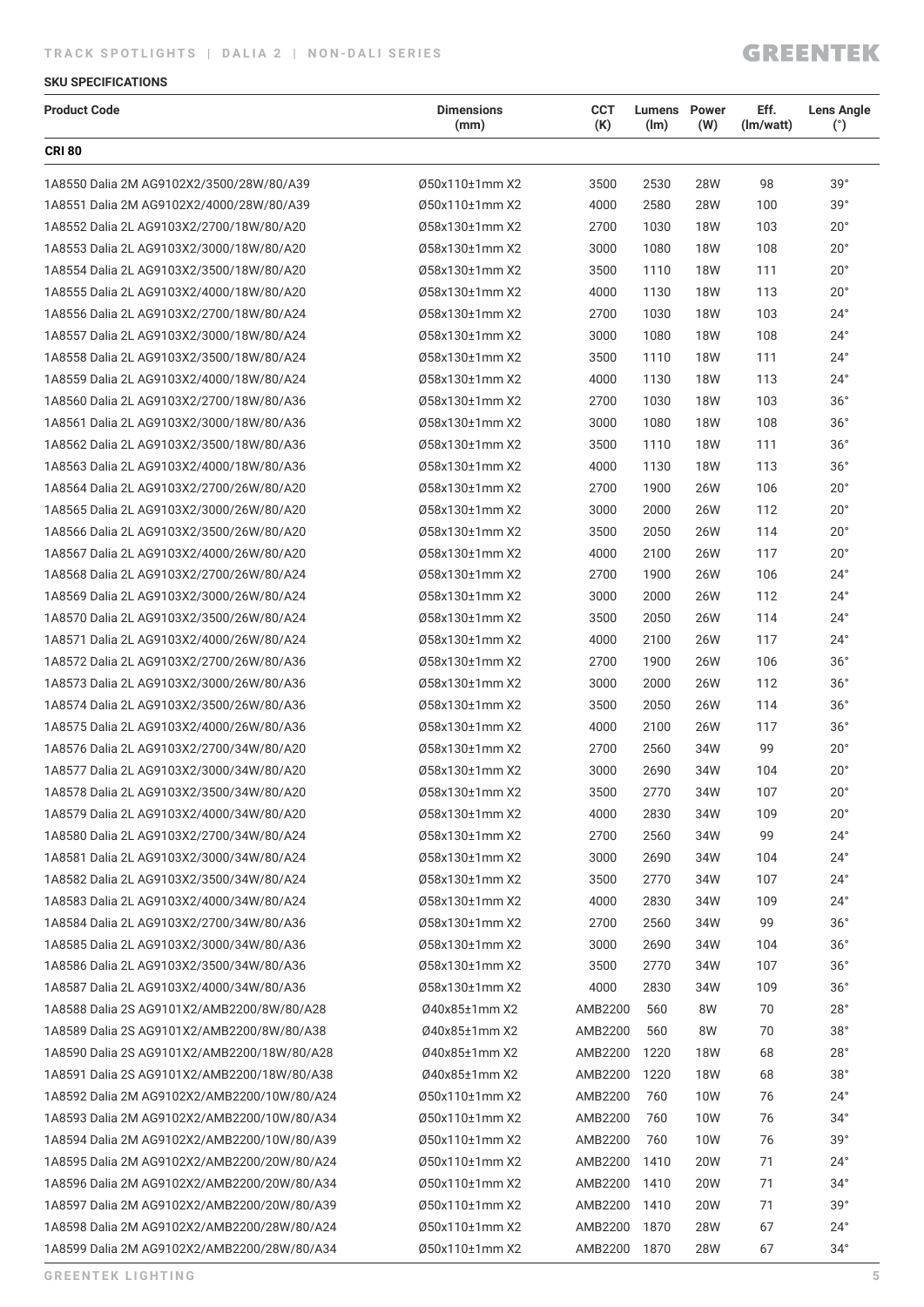## **TRACK SPOTLIGHTS | DALIA 2 | NON-DALI SERIES**

## **GREENTEK**

### **SKU SPECIFICATIONS**

| <b>CRI 80</b><br>39°<br>Ø50x110±1mm X2<br>1870<br>28W<br>67<br>1A8600 Dalia 2M AG9102X2/AMB2200/28W/80/A39<br>AMB2200<br>Ø58x130±1mm X2<br>AMB2200<br><b>18W</b><br>87<br>$20^{\circ}$<br>1A8601 Dalia 2L AG9103X2/AMB2200/18W/80/A20<br>690<br>$24^{\circ}$<br>Ø58x130±1mm X2<br>AMB2200<br><b>18W</b><br>87<br>1A8602 Dalia 2L AG9103X2/AMB2200/18W/80/A24<br>690<br>Ø58x130±1mm X2<br>690<br><b>18W</b><br>87<br>$36^\circ$<br>1A8603 Dalia 2L AG9103X2/AMB2200/18W/80/A36<br>AMB2200<br>$20^{\circ}$<br>1A8604 Dalia 2L AG9103X2/AMB2200/26W/80/A20<br>Ø58x130±1mm X2<br>AMB2200<br>1490<br>26W<br>83<br>$24^{\circ}$<br>Ø58x130±1mm X2<br>AMB2200<br>1490<br>83<br>1A8605 Dalia 2L AG9103X2/AMB2200/26W/80/A24<br>26W<br>Ø58x130±1mm X2<br>AMB2200<br>1490<br>26W<br>83<br>36°<br>1A8606 Dalia 2L AG9103X2/AMB2200/26W/80/A36<br>$20^{\circ}$<br>1A8607 Dalia 2L AG9103X2/AMB2200/36W/80/A20<br>Ø58x130±1mm X2<br>AMB2200<br>1990<br>36W<br>77<br>Ø58x130±1mm X2<br>77<br>$24^{\circ}$<br>1A8608 Dalia 2L AG9103X2/AMB2200/36W/80/A24<br>AMB2200<br>1990<br>36W<br>36°<br>1A8609 Dalia 2L AG9103X2/AMB2200/36W/80/A36<br>Ø58x130±1mm X2<br>AMB2200<br>1990<br>77<br>36W<br><b>CRI 93</b><br>28°<br>1A8610 Dalia 2S AG9101X2/AGI3000/14W/93/A28<br>040x85±1mm X2<br>AGI3000<br>750<br>14W<br>54<br>28°<br>1A8611 Dalia 2S AG9101X2/AGI3500/14W/93/A28<br>Ø40x85±1mm X2<br>AGI3500<br>760<br>14W<br>55<br>28°<br>780<br>14W<br>56<br>1A8612 Dalia 2S AG9101X2/AGI4000/14W/93/A28<br>Ø40x85±1mm X2<br>AGI4000<br>38°<br>1A8613 Dalia 2S AG9101X2/AGI3000/14W/93/A38<br>040x85±1mm X2<br>AGI3000<br>750<br>14W<br>54<br>38°<br>1A8614 Dalia 2S AG9101X2/AGI3500/14W/93/A38<br>Ø40x85±1mm X2<br>AGI3500<br>760<br>55<br>14W<br>38°<br>14W<br>56<br>1A8615 Dalia 2S AG9101X2/AGI4000/14W/93/A38<br>Ø40x85±1mm X2<br>AGI4000<br>780<br>28°<br>1A8616 Dalia 2S AG9101X2/AGI3000/20W/93/A28<br>Ø40x85±1mm X2<br>AGI3000<br>1000<br>20W<br>50<br>28°<br>Ø40x85±1mm X2<br>AGI3500<br>1020<br>20W<br>51<br>1A8617 Dalia 2S AG9101X2/AGI3500/20W/93/A28<br>28°<br>1040<br>20W<br>52<br>1A8618 Dalia 2S AG9101X2/AGI4000/20W/93/A28<br>Ø40x85±1mm X2<br>AGI4000<br>38°<br>1A8619 Dalia 2S AG9101X2/AGI3000/20W/93/A38<br>Ø40x85±1mm X2<br>AGI3000<br>1000<br>20W<br>50<br>38°<br>1A8620 Dalia 2S AG9101X2/AGI3500/20W/93/A38<br>Ø40x85±1mm X2<br>AGI3500<br>1020<br>20W<br>51<br>38°<br>20W<br>52<br>1A8621 Dalia 2S AG9101X2/AGI4000/20W/93/A38<br>Ø40x85±1mm X2<br>AGI4000<br>1040<br>Ø50x110±1mm X2<br>AGI3000<br>510<br>8W<br>64<br>$24^{\circ}$<br>1A8622 Dalia 2M AG9102X2/AGI3000/8W/93/A24<br>$24^{\circ}$<br>Ø50x110±1mm X2<br>AGI3500<br>520<br>8W<br>65<br>1A8623 Dalia 2M AG9102X2/AGI3500/8W/93/A24<br>67<br>$24^{\circ}$<br>1A8624 Dalia 2M AG9102X2/AGI4000/8W/93/A24<br>Ø50x110±1mm X2<br>AGI4000<br>530<br>8W<br>$34^\circ$<br>1A8625 Dalia 2M AG9102X2/AGI3000/8W/93/A34<br>Ø50x110±1mm X2<br>AGI3000<br>510<br>8W<br>64<br>$34^\circ$<br>Ø50x110±1mm X2<br>1A8626 Dalia 2M AG9102X2/AGI3500/8W/93/A34<br>AGI3500<br>520<br>8W<br>65<br>$34^\circ$<br>67<br>1A8627 Dalia 2M AG9102X2/AGI4000/8W/93/A34<br>Ø50x110±1mm X2<br>AGI4000<br>530<br>8W<br>39°<br>Ø50x110±1mm X2<br>AGI3000<br>510<br>64<br>1A8628 Dalia 2M AG9102X2/AGI3000/8W/93/A39<br>8W<br>39°<br>Ø50x110±1mm X2<br>65<br>1A8629 Dalia 2M AG9102X2/AGI3500/8W/93/A39<br>AGI3500<br>520<br>8W<br>67<br>39°<br>1A8630 Dalia 2M AG9102X2/AGI4000/8W/93/A39<br>Ø50x110±1mm X2<br>AGI4000<br>530<br>8W<br>1A8631 Dalia 2M AG9102X2/AGI3000/14W/93/A24<br>Ø50x110±1mm X2<br>AGI3000<br>920<br>14W<br>66<br>$24^{\circ}$<br>$24^{\circ}$<br>1A8632 Dalia 2M AG9102X2/AGI3500/14W/93/A24<br>Ø50x110±1mm X2<br>AGI3500<br>940<br>14W<br>68<br>$24^{\circ}$<br>69<br>1A8633 Dalia 2M AG9102X2/AGI4000/14W/93/A24<br>Ø50x110±1mm X2<br>AGI4000<br>960<br>14W<br>$34^\circ$<br>1A8634 Dalia 2M AG9102X2/AGI3000/14W/93/A34<br>Ø50x110±1mm X2<br>AGI3000<br>920<br>14W<br>66<br>$34^\circ$<br>Ø50x110±1mm X2<br>68<br>1A8635 Dalia 2M AG9102X2/AGI3500/14W/93/A34<br>AGI3500<br>940<br>14W<br>69<br>$34^\circ$<br>1A8636 Dalia 2M AG9102X2/AGI4000/14W/93/A34<br>Ø50x110±1mm X2<br>AGI4000<br>960<br>14W<br>1A8637 Dalia 2M AG9102X2/AGI3000/14W/93/A39<br>Ø50x110±1mm X2<br>AGI3000<br>920<br>14W<br>66<br>39°<br>39°<br>1A8638 Dalia 2M AG9102X2/AGI3500/14W/93/A39<br>Ø50x110±1mm X2<br>AGI3500<br>940<br>14W<br>68<br>39°<br>69<br>1A8639 Dalia 2M AG9102X2/AGI4000/14W/93/A39<br>Ø50x110±1mm X2<br>AGI4000<br>960<br>14W<br>1A8640 Dalia 2M AG9102X2/AGI3000/22W/93/A24<br>Ø50x110±1mm X2<br>AGI3000<br>1230<br>22W<br>56<br>$24^{\circ}$<br>Ø50x110±1mm X2<br>1250<br>57<br>$24^{\circ}$<br>1A8641 Dalia 2M AG9102X2/AGI3500/22W/93/A24<br>AGI3500<br>22W<br>59<br>$24^{\circ}$<br>1A8642 Dalia 2M AG9102X2/AGI4000/22W/93/A24<br>Ø50x110±1mm X2<br>AGI4000<br>1280<br>22W<br>1A8643 Dalia 2M AG9102X2/AGI3000/22W/93/A34<br>Ø50x110±1mm X2<br>AGI3000<br>1230<br><b>22W</b><br>56<br>$34^\circ$<br>$34^\circ$<br>1A8644 Dalia 2M AG9102X2/AGI3500/22W/93/A34<br>Ø50x110±1mm X2<br>AGI3500<br>1250<br><b>22W</b><br>57<br>$34^\circ$<br>59<br>1A8645 Dalia 2M AG9102X2/AGI4000/22W/93/A34<br>Ø50x110±1mm X2<br>AGI4000<br>1280<br>22W<br>39°<br>1A8646 Dalia 2M AG9102X2/AGI3000/22W/93/A39<br>Ø50x110±1mm X2<br>AGI3000<br>1230<br><b>22W</b><br>56 | <b>Product Code</b>                         | <b>Dimensions</b><br>(mm) | <b>CCT</b><br>(K) | <b>Lumens</b> Power<br>(lm) | (W) | Eff.<br>(Im/watt) | <b>Lens Angle</b><br>(°) |
|----------------------------------------------------------------------------------------------------------------------------------------------------------------------------------------------------------------------------------------------------------------------------------------------------------------------------------------------------------------------------------------------------------------------------------------------------------------------------------------------------------------------------------------------------------------------------------------------------------------------------------------------------------------------------------------------------------------------------------------------------------------------------------------------------------------------------------------------------------------------------------------------------------------------------------------------------------------------------------------------------------------------------------------------------------------------------------------------------------------------------------------------------------------------------------------------------------------------------------------------------------------------------------------------------------------------------------------------------------------------------------------------------------------------------------------------------------------------------------------------------------------------------------------------------------------------------------------------------------------------------------------------------------------------------------------------------------------------------------------------------------------------------------------------------------------------------------------------------------------------------------------------------------------------------------------------------------------------------------------------------------------------------------------------------------------------------------------------------------------------------------------------------------------------------------------------------------------------------------------------------------------------------------------------------------------------------------------------------------------------------------------------------------------------------------------------------------------------------------------------------------------------------------------------------------------------------------------------------------------------------------------------------------------------------------------------------------------------------------------------------------------------------------------------------------------------------------------------------------------------------------------------------------------------------------------------------------------------------------------------------------------------------------------------------------------------------------------------------------------------------------------------------------------------------------------------------------------------------------------------------------------------------------------------------------------------------------------------------------------------------------------------------------------------------------------------------------------------------------------------------------------------------------------------------------------------------------------------------------------------------------------------------------------------------------------------------------------------------------------------------------------------------------------------------------------------------------------------------------------------------------------------------------------------------------------------------------------------------------------------------------------------------------------------------------------------------------------------------------------------------------------------------------------------------------------------------------------------------------------------------------------------------------------------------------------------------------------------------------------------------------------------------------------------------------------------------------------------------------------------------------------------------------------------------------------------------------------------------------------------------------------------------------------------------------------------------------------------------------------------------------------------------------------------------------------------------------------------------------------------------------------------------------------------------------------------------------------------------------------------------------------------------------------------------------------------------------------------------------------------------------------------------------------------------------------------------------------------------------------------------------------------------------------------------------------------|---------------------------------------------|---------------------------|-------------------|-----------------------------|-----|-------------------|--------------------------|
|                                                                                                                                                                                                                                                                                                                                                                                                                                                                                                                                                                                                                                                                                                                                                                                                                                                                                                                                                                                                                                                                                                                                                                                                                                                                                                                                                                                                                                                                                                                                                                                                                                                                                                                                                                                                                                                                                                                                                                                                                                                                                                                                                                                                                                                                                                                                                                                                                                                                                                                                                                                                                                                                                                                                                                                                                                                                                                                                                                                                                                                                                                                                                                                                                                                                                                                                                                                                                                                                                                                                                                                                                                                                                                                                                                                                                                                                                                                                                                                                                                                                                                                                                                                                                                                                                                                                                                                                                                                                                                                                                                                                                                                                                                                                                                                                                                                                                                                                                                                                                                                                                                                                                                                                                                                                                                                      |                                             |                           |                   |                             |     |                   |                          |
|                                                                                                                                                                                                                                                                                                                                                                                                                                                                                                                                                                                                                                                                                                                                                                                                                                                                                                                                                                                                                                                                                                                                                                                                                                                                                                                                                                                                                                                                                                                                                                                                                                                                                                                                                                                                                                                                                                                                                                                                                                                                                                                                                                                                                                                                                                                                                                                                                                                                                                                                                                                                                                                                                                                                                                                                                                                                                                                                                                                                                                                                                                                                                                                                                                                                                                                                                                                                                                                                                                                                                                                                                                                                                                                                                                                                                                                                                                                                                                                                                                                                                                                                                                                                                                                                                                                                                                                                                                                                                                                                                                                                                                                                                                                                                                                                                                                                                                                                                                                                                                                                                                                                                                                                                                                                                                                      |                                             |                           |                   |                             |     |                   |                          |
|                                                                                                                                                                                                                                                                                                                                                                                                                                                                                                                                                                                                                                                                                                                                                                                                                                                                                                                                                                                                                                                                                                                                                                                                                                                                                                                                                                                                                                                                                                                                                                                                                                                                                                                                                                                                                                                                                                                                                                                                                                                                                                                                                                                                                                                                                                                                                                                                                                                                                                                                                                                                                                                                                                                                                                                                                                                                                                                                                                                                                                                                                                                                                                                                                                                                                                                                                                                                                                                                                                                                                                                                                                                                                                                                                                                                                                                                                                                                                                                                                                                                                                                                                                                                                                                                                                                                                                                                                                                                                                                                                                                                                                                                                                                                                                                                                                                                                                                                                                                                                                                                                                                                                                                                                                                                                                                      |                                             |                           |                   |                             |     |                   |                          |
|                                                                                                                                                                                                                                                                                                                                                                                                                                                                                                                                                                                                                                                                                                                                                                                                                                                                                                                                                                                                                                                                                                                                                                                                                                                                                                                                                                                                                                                                                                                                                                                                                                                                                                                                                                                                                                                                                                                                                                                                                                                                                                                                                                                                                                                                                                                                                                                                                                                                                                                                                                                                                                                                                                                                                                                                                                                                                                                                                                                                                                                                                                                                                                                                                                                                                                                                                                                                                                                                                                                                                                                                                                                                                                                                                                                                                                                                                                                                                                                                                                                                                                                                                                                                                                                                                                                                                                                                                                                                                                                                                                                                                                                                                                                                                                                                                                                                                                                                                                                                                                                                                                                                                                                                                                                                                                                      |                                             |                           |                   |                             |     |                   |                          |
|                                                                                                                                                                                                                                                                                                                                                                                                                                                                                                                                                                                                                                                                                                                                                                                                                                                                                                                                                                                                                                                                                                                                                                                                                                                                                                                                                                                                                                                                                                                                                                                                                                                                                                                                                                                                                                                                                                                                                                                                                                                                                                                                                                                                                                                                                                                                                                                                                                                                                                                                                                                                                                                                                                                                                                                                                                                                                                                                                                                                                                                                                                                                                                                                                                                                                                                                                                                                                                                                                                                                                                                                                                                                                                                                                                                                                                                                                                                                                                                                                                                                                                                                                                                                                                                                                                                                                                                                                                                                                                                                                                                                                                                                                                                                                                                                                                                                                                                                                                                                                                                                                                                                                                                                                                                                                                                      |                                             |                           |                   |                             |     |                   |                          |
|                                                                                                                                                                                                                                                                                                                                                                                                                                                                                                                                                                                                                                                                                                                                                                                                                                                                                                                                                                                                                                                                                                                                                                                                                                                                                                                                                                                                                                                                                                                                                                                                                                                                                                                                                                                                                                                                                                                                                                                                                                                                                                                                                                                                                                                                                                                                                                                                                                                                                                                                                                                                                                                                                                                                                                                                                                                                                                                                                                                                                                                                                                                                                                                                                                                                                                                                                                                                                                                                                                                                                                                                                                                                                                                                                                                                                                                                                                                                                                                                                                                                                                                                                                                                                                                                                                                                                                                                                                                                                                                                                                                                                                                                                                                                                                                                                                                                                                                                                                                                                                                                                                                                                                                                                                                                                                                      |                                             |                           |                   |                             |     |                   |                          |
|                                                                                                                                                                                                                                                                                                                                                                                                                                                                                                                                                                                                                                                                                                                                                                                                                                                                                                                                                                                                                                                                                                                                                                                                                                                                                                                                                                                                                                                                                                                                                                                                                                                                                                                                                                                                                                                                                                                                                                                                                                                                                                                                                                                                                                                                                                                                                                                                                                                                                                                                                                                                                                                                                                                                                                                                                                                                                                                                                                                                                                                                                                                                                                                                                                                                                                                                                                                                                                                                                                                                                                                                                                                                                                                                                                                                                                                                                                                                                                                                                                                                                                                                                                                                                                                                                                                                                                                                                                                                                                                                                                                                                                                                                                                                                                                                                                                                                                                                                                                                                                                                                                                                                                                                                                                                                                                      |                                             |                           |                   |                             |     |                   |                          |
|                                                                                                                                                                                                                                                                                                                                                                                                                                                                                                                                                                                                                                                                                                                                                                                                                                                                                                                                                                                                                                                                                                                                                                                                                                                                                                                                                                                                                                                                                                                                                                                                                                                                                                                                                                                                                                                                                                                                                                                                                                                                                                                                                                                                                                                                                                                                                                                                                                                                                                                                                                                                                                                                                                                                                                                                                                                                                                                                                                                                                                                                                                                                                                                                                                                                                                                                                                                                                                                                                                                                                                                                                                                                                                                                                                                                                                                                                                                                                                                                                                                                                                                                                                                                                                                                                                                                                                                                                                                                                                                                                                                                                                                                                                                                                                                                                                                                                                                                                                                                                                                                                                                                                                                                                                                                                                                      |                                             |                           |                   |                             |     |                   |                          |
|                                                                                                                                                                                                                                                                                                                                                                                                                                                                                                                                                                                                                                                                                                                                                                                                                                                                                                                                                                                                                                                                                                                                                                                                                                                                                                                                                                                                                                                                                                                                                                                                                                                                                                                                                                                                                                                                                                                                                                                                                                                                                                                                                                                                                                                                                                                                                                                                                                                                                                                                                                                                                                                                                                                                                                                                                                                                                                                                                                                                                                                                                                                                                                                                                                                                                                                                                                                                                                                                                                                                                                                                                                                                                                                                                                                                                                                                                                                                                                                                                                                                                                                                                                                                                                                                                                                                                                                                                                                                                                                                                                                                                                                                                                                                                                                                                                                                                                                                                                                                                                                                                                                                                                                                                                                                                                                      |                                             |                           |                   |                             |     |                   |                          |
|                                                                                                                                                                                                                                                                                                                                                                                                                                                                                                                                                                                                                                                                                                                                                                                                                                                                                                                                                                                                                                                                                                                                                                                                                                                                                                                                                                                                                                                                                                                                                                                                                                                                                                                                                                                                                                                                                                                                                                                                                                                                                                                                                                                                                                                                                                                                                                                                                                                                                                                                                                                                                                                                                                                                                                                                                                                                                                                                                                                                                                                                                                                                                                                                                                                                                                                                                                                                                                                                                                                                                                                                                                                                                                                                                                                                                                                                                                                                                                                                                                                                                                                                                                                                                                                                                                                                                                                                                                                                                                                                                                                                                                                                                                                                                                                                                                                                                                                                                                                                                                                                                                                                                                                                                                                                                                                      |                                             |                           |                   |                             |     |                   |                          |
|                                                                                                                                                                                                                                                                                                                                                                                                                                                                                                                                                                                                                                                                                                                                                                                                                                                                                                                                                                                                                                                                                                                                                                                                                                                                                                                                                                                                                                                                                                                                                                                                                                                                                                                                                                                                                                                                                                                                                                                                                                                                                                                                                                                                                                                                                                                                                                                                                                                                                                                                                                                                                                                                                                                                                                                                                                                                                                                                                                                                                                                                                                                                                                                                                                                                                                                                                                                                                                                                                                                                                                                                                                                                                                                                                                                                                                                                                                                                                                                                                                                                                                                                                                                                                                                                                                                                                                                                                                                                                                                                                                                                                                                                                                                                                                                                                                                                                                                                                                                                                                                                                                                                                                                                                                                                                                                      |                                             |                           |                   |                             |     |                   |                          |
|                                                                                                                                                                                                                                                                                                                                                                                                                                                                                                                                                                                                                                                                                                                                                                                                                                                                                                                                                                                                                                                                                                                                                                                                                                                                                                                                                                                                                                                                                                                                                                                                                                                                                                                                                                                                                                                                                                                                                                                                                                                                                                                                                                                                                                                                                                                                                                                                                                                                                                                                                                                                                                                                                                                                                                                                                                                                                                                                                                                                                                                                                                                                                                                                                                                                                                                                                                                                                                                                                                                                                                                                                                                                                                                                                                                                                                                                                                                                                                                                                                                                                                                                                                                                                                                                                                                                                                                                                                                                                                                                                                                                                                                                                                                                                                                                                                                                                                                                                                                                                                                                                                                                                                                                                                                                                                                      |                                             |                           |                   |                             |     |                   |                          |
|                                                                                                                                                                                                                                                                                                                                                                                                                                                                                                                                                                                                                                                                                                                                                                                                                                                                                                                                                                                                                                                                                                                                                                                                                                                                                                                                                                                                                                                                                                                                                                                                                                                                                                                                                                                                                                                                                                                                                                                                                                                                                                                                                                                                                                                                                                                                                                                                                                                                                                                                                                                                                                                                                                                                                                                                                                                                                                                                                                                                                                                                                                                                                                                                                                                                                                                                                                                                                                                                                                                                                                                                                                                                                                                                                                                                                                                                                                                                                                                                                                                                                                                                                                                                                                                                                                                                                                                                                                                                                                                                                                                                                                                                                                                                                                                                                                                                                                                                                                                                                                                                                                                                                                                                                                                                                                                      |                                             |                           |                   |                             |     |                   |                          |
|                                                                                                                                                                                                                                                                                                                                                                                                                                                                                                                                                                                                                                                                                                                                                                                                                                                                                                                                                                                                                                                                                                                                                                                                                                                                                                                                                                                                                                                                                                                                                                                                                                                                                                                                                                                                                                                                                                                                                                                                                                                                                                                                                                                                                                                                                                                                                                                                                                                                                                                                                                                                                                                                                                                                                                                                                                                                                                                                                                                                                                                                                                                                                                                                                                                                                                                                                                                                                                                                                                                                                                                                                                                                                                                                                                                                                                                                                                                                                                                                                                                                                                                                                                                                                                                                                                                                                                                                                                                                                                                                                                                                                                                                                                                                                                                                                                                                                                                                                                                                                                                                                                                                                                                                                                                                                                                      |                                             |                           |                   |                             |     |                   |                          |
|                                                                                                                                                                                                                                                                                                                                                                                                                                                                                                                                                                                                                                                                                                                                                                                                                                                                                                                                                                                                                                                                                                                                                                                                                                                                                                                                                                                                                                                                                                                                                                                                                                                                                                                                                                                                                                                                                                                                                                                                                                                                                                                                                                                                                                                                                                                                                                                                                                                                                                                                                                                                                                                                                                                                                                                                                                                                                                                                                                                                                                                                                                                                                                                                                                                                                                                                                                                                                                                                                                                                                                                                                                                                                                                                                                                                                                                                                                                                                                                                                                                                                                                                                                                                                                                                                                                                                                                                                                                                                                                                                                                                                                                                                                                                                                                                                                                                                                                                                                                                                                                                                                                                                                                                                                                                                                                      |                                             |                           |                   |                             |     |                   |                          |
|                                                                                                                                                                                                                                                                                                                                                                                                                                                                                                                                                                                                                                                                                                                                                                                                                                                                                                                                                                                                                                                                                                                                                                                                                                                                                                                                                                                                                                                                                                                                                                                                                                                                                                                                                                                                                                                                                                                                                                                                                                                                                                                                                                                                                                                                                                                                                                                                                                                                                                                                                                                                                                                                                                                                                                                                                                                                                                                                                                                                                                                                                                                                                                                                                                                                                                                                                                                                                                                                                                                                                                                                                                                                                                                                                                                                                                                                                                                                                                                                                                                                                                                                                                                                                                                                                                                                                                                                                                                                                                                                                                                                                                                                                                                                                                                                                                                                                                                                                                                                                                                                                                                                                                                                                                                                                                                      |                                             |                           |                   |                             |     |                   |                          |
|                                                                                                                                                                                                                                                                                                                                                                                                                                                                                                                                                                                                                                                                                                                                                                                                                                                                                                                                                                                                                                                                                                                                                                                                                                                                                                                                                                                                                                                                                                                                                                                                                                                                                                                                                                                                                                                                                                                                                                                                                                                                                                                                                                                                                                                                                                                                                                                                                                                                                                                                                                                                                                                                                                                                                                                                                                                                                                                                                                                                                                                                                                                                                                                                                                                                                                                                                                                                                                                                                                                                                                                                                                                                                                                                                                                                                                                                                                                                                                                                                                                                                                                                                                                                                                                                                                                                                                                                                                                                                                                                                                                                                                                                                                                                                                                                                                                                                                                                                                                                                                                                                                                                                                                                                                                                                                                      |                                             |                           |                   |                             |     |                   |                          |
|                                                                                                                                                                                                                                                                                                                                                                                                                                                                                                                                                                                                                                                                                                                                                                                                                                                                                                                                                                                                                                                                                                                                                                                                                                                                                                                                                                                                                                                                                                                                                                                                                                                                                                                                                                                                                                                                                                                                                                                                                                                                                                                                                                                                                                                                                                                                                                                                                                                                                                                                                                                                                                                                                                                                                                                                                                                                                                                                                                                                                                                                                                                                                                                                                                                                                                                                                                                                                                                                                                                                                                                                                                                                                                                                                                                                                                                                                                                                                                                                                                                                                                                                                                                                                                                                                                                                                                                                                                                                                                                                                                                                                                                                                                                                                                                                                                                                                                                                                                                                                                                                                                                                                                                                                                                                                                                      |                                             |                           |                   |                             |     |                   |                          |
|                                                                                                                                                                                                                                                                                                                                                                                                                                                                                                                                                                                                                                                                                                                                                                                                                                                                                                                                                                                                                                                                                                                                                                                                                                                                                                                                                                                                                                                                                                                                                                                                                                                                                                                                                                                                                                                                                                                                                                                                                                                                                                                                                                                                                                                                                                                                                                                                                                                                                                                                                                                                                                                                                                                                                                                                                                                                                                                                                                                                                                                                                                                                                                                                                                                                                                                                                                                                                                                                                                                                                                                                                                                                                                                                                                                                                                                                                                                                                                                                                                                                                                                                                                                                                                                                                                                                                                                                                                                                                                                                                                                                                                                                                                                                                                                                                                                                                                                                                                                                                                                                                                                                                                                                                                                                                                                      |                                             |                           |                   |                             |     |                   |                          |
|                                                                                                                                                                                                                                                                                                                                                                                                                                                                                                                                                                                                                                                                                                                                                                                                                                                                                                                                                                                                                                                                                                                                                                                                                                                                                                                                                                                                                                                                                                                                                                                                                                                                                                                                                                                                                                                                                                                                                                                                                                                                                                                                                                                                                                                                                                                                                                                                                                                                                                                                                                                                                                                                                                                                                                                                                                                                                                                                                                                                                                                                                                                                                                                                                                                                                                                                                                                                                                                                                                                                                                                                                                                                                                                                                                                                                                                                                                                                                                                                                                                                                                                                                                                                                                                                                                                                                                                                                                                                                                                                                                                                                                                                                                                                                                                                                                                                                                                                                                                                                                                                                                                                                                                                                                                                                                                      |                                             |                           |                   |                             |     |                   |                          |
|                                                                                                                                                                                                                                                                                                                                                                                                                                                                                                                                                                                                                                                                                                                                                                                                                                                                                                                                                                                                                                                                                                                                                                                                                                                                                                                                                                                                                                                                                                                                                                                                                                                                                                                                                                                                                                                                                                                                                                                                                                                                                                                                                                                                                                                                                                                                                                                                                                                                                                                                                                                                                                                                                                                                                                                                                                                                                                                                                                                                                                                                                                                                                                                                                                                                                                                                                                                                                                                                                                                                                                                                                                                                                                                                                                                                                                                                                                                                                                                                                                                                                                                                                                                                                                                                                                                                                                                                                                                                                                                                                                                                                                                                                                                                                                                                                                                                                                                                                                                                                                                                                                                                                                                                                                                                                                                      |                                             |                           |                   |                             |     |                   |                          |
|                                                                                                                                                                                                                                                                                                                                                                                                                                                                                                                                                                                                                                                                                                                                                                                                                                                                                                                                                                                                                                                                                                                                                                                                                                                                                                                                                                                                                                                                                                                                                                                                                                                                                                                                                                                                                                                                                                                                                                                                                                                                                                                                                                                                                                                                                                                                                                                                                                                                                                                                                                                                                                                                                                                                                                                                                                                                                                                                                                                                                                                                                                                                                                                                                                                                                                                                                                                                                                                                                                                                                                                                                                                                                                                                                                                                                                                                                                                                                                                                                                                                                                                                                                                                                                                                                                                                                                                                                                                                                                                                                                                                                                                                                                                                                                                                                                                                                                                                                                                                                                                                                                                                                                                                                                                                                                                      |                                             |                           |                   |                             |     |                   |                          |
|                                                                                                                                                                                                                                                                                                                                                                                                                                                                                                                                                                                                                                                                                                                                                                                                                                                                                                                                                                                                                                                                                                                                                                                                                                                                                                                                                                                                                                                                                                                                                                                                                                                                                                                                                                                                                                                                                                                                                                                                                                                                                                                                                                                                                                                                                                                                                                                                                                                                                                                                                                                                                                                                                                                                                                                                                                                                                                                                                                                                                                                                                                                                                                                                                                                                                                                                                                                                                                                                                                                                                                                                                                                                                                                                                                                                                                                                                                                                                                                                                                                                                                                                                                                                                                                                                                                                                                                                                                                                                                                                                                                                                                                                                                                                                                                                                                                                                                                                                                                                                                                                                                                                                                                                                                                                                                                      |                                             |                           |                   |                             |     |                   |                          |
|                                                                                                                                                                                                                                                                                                                                                                                                                                                                                                                                                                                                                                                                                                                                                                                                                                                                                                                                                                                                                                                                                                                                                                                                                                                                                                                                                                                                                                                                                                                                                                                                                                                                                                                                                                                                                                                                                                                                                                                                                                                                                                                                                                                                                                                                                                                                                                                                                                                                                                                                                                                                                                                                                                                                                                                                                                                                                                                                                                                                                                                                                                                                                                                                                                                                                                                                                                                                                                                                                                                                                                                                                                                                                                                                                                                                                                                                                                                                                                                                                                                                                                                                                                                                                                                                                                                                                                                                                                                                                                                                                                                                                                                                                                                                                                                                                                                                                                                                                                                                                                                                                                                                                                                                                                                                                                                      |                                             |                           |                   |                             |     |                   |                          |
|                                                                                                                                                                                                                                                                                                                                                                                                                                                                                                                                                                                                                                                                                                                                                                                                                                                                                                                                                                                                                                                                                                                                                                                                                                                                                                                                                                                                                                                                                                                                                                                                                                                                                                                                                                                                                                                                                                                                                                                                                                                                                                                                                                                                                                                                                                                                                                                                                                                                                                                                                                                                                                                                                                                                                                                                                                                                                                                                                                                                                                                                                                                                                                                                                                                                                                                                                                                                                                                                                                                                                                                                                                                                                                                                                                                                                                                                                                                                                                                                                                                                                                                                                                                                                                                                                                                                                                                                                                                                                                                                                                                                                                                                                                                                                                                                                                                                                                                                                                                                                                                                                                                                                                                                                                                                                                                      |                                             |                           |                   |                             |     |                   |                          |
|                                                                                                                                                                                                                                                                                                                                                                                                                                                                                                                                                                                                                                                                                                                                                                                                                                                                                                                                                                                                                                                                                                                                                                                                                                                                                                                                                                                                                                                                                                                                                                                                                                                                                                                                                                                                                                                                                                                                                                                                                                                                                                                                                                                                                                                                                                                                                                                                                                                                                                                                                                                                                                                                                                                                                                                                                                                                                                                                                                                                                                                                                                                                                                                                                                                                                                                                                                                                                                                                                                                                                                                                                                                                                                                                                                                                                                                                                                                                                                                                                                                                                                                                                                                                                                                                                                                                                                                                                                                                                                                                                                                                                                                                                                                                                                                                                                                                                                                                                                                                                                                                                                                                                                                                                                                                                                                      |                                             |                           |                   |                             |     |                   |                          |
|                                                                                                                                                                                                                                                                                                                                                                                                                                                                                                                                                                                                                                                                                                                                                                                                                                                                                                                                                                                                                                                                                                                                                                                                                                                                                                                                                                                                                                                                                                                                                                                                                                                                                                                                                                                                                                                                                                                                                                                                                                                                                                                                                                                                                                                                                                                                                                                                                                                                                                                                                                                                                                                                                                                                                                                                                                                                                                                                                                                                                                                                                                                                                                                                                                                                                                                                                                                                                                                                                                                                                                                                                                                                                                                                                                                                                                                                                                                                                                                                                                                                                                                                                                                                                                                                                                                                                                                                                                                                                                                                                                                                                                                                                                                                                                                                                                                                                                                                                                                                                                                                                                                                                                                                                                                                                                                      |                                             |                           |                   |                             |     |                   |                          |
|                                                                                                                                                                                                                                                                                                                                                                                                                                                                                                                                                                                                                                                                                                                                                                                                                                                                                                                                                                                                                                                                                                                                                                                                                                                                                                                                                                                                                                                                                                                                                                                                                                                                                                                                                                                                                                                                                                                                                                                                                                                                                                                                                                                                                                                                                                                                                                                                                                                                                                                                                                                                                                                                                                                                                                                                                                                                                                                                                                                                                                                                                                                                                                                                                                                                                                                                                                                                                                                                                                                                                                                                                                                                                                                                                                                                                                                                                                                                                                                                                                                                                                                                                                                                                                                                                                                                                                                                                                                                                                                                                                                                                                                                                                                                                                                                                                                                                                                                                                                                                                                                                                                                                                                                                                                                                                                      |                                             |                           |                   |                             |     |                   |                          |
|                                                                                                                                                                                                                                                                                                                                                                                                                                                                                                                                                                                                                                                                                                                                                                                                                                                                                                                                                                                                                                                                                                                                                                                                                                                                                                                                                                                                                                                                                                                                                                                                                                                                                                                                                                                                                                                                                                                                                                                                                                                                                                                                                                                                                                                                                                                                                                                                                                                                                                                                                                                                                                                                                                                                                                                                                                                                                                                                                                                                                                                                                                                                                                                                                                                                                                                                                                                                                                                                                                                                                                                                                                                                                                                                                                                                                                                                                                                                                                                                                                                                                                                                                                                                                                                                                                                                                                                                                                                                                                                                                                                                                                                                                                                                                                                                                                                                                                                                                                                                                                                                                                                                                                                                                                                                                                                      |                                             |                           |                   |                             |     |                   |                          |
|                                                                                                                                                                                                                                                                                                                                                                                                                                                                                                                                                                                                                                                                                                                                                                                                                                                                                                                                                                                                                                                                                                                                                                                                                                                                                                                                                                                                                                                                                                                                                                                                                                                                                                                                                                                                                                                                                                                                                                                                                                                                                                                                                                                                                                                                                                                                                                                                                                                                                                                                                                                                                                                                                                                                                                                                                                                                                                                                                                                                                                                                                                                                                                                                                                                                                                                                                                                                                                                                                                                                                                                                                                                                                                                                                                                                                                                                                                                                                                                                                                                                                                                                                                                                                                                                                                                                                                                                                                                                                                                                                                                                                                                                                                                                                                                                                                                                                                                                                                                                                                                                                                                                                                                                                                                                                                                      |                                             |                           |                   |                             |     |                   |                          |
|                                                                                                                                                                                                                                                                                                                                                                                                                                                                                                                                                                                                                                                                                                                                                                                                                                                                                                                                                                                                                                                                                                                                                                                                                                                                                                                                                                                                                                                                                                                                                                                                                                                                                                                                                                                                                                                                                                                                                                                                                                                                                                                                                                                                                                                                                                                                                                                                                                                                                                                                                                                                                                                                                                                                                                                                                                                                                                                                                                                                                                                                                                                                                                                                                                                                                                                                                                                                                                                                                                                                                                                                                                                                                                                                                                                                                                                                                                                                                                                                                                                                                                                                                                                                                                                                                                                                                                                                                                                                                                                                                                                                                                                                                                                                                                                                                                                                                                                                                                                                                                                                                                                                                                                                                                                                                                                      |                                             |                           |                   |                             |     |                   |                          |
|                                                                                                                                                                                                                                                                                                                                                                                                                                                                                                                                                                                                                                                                                                                                                                                                                                                                                                                                                                                                                                                                                                                                                                                                                                                                                                                                                                                                                                                                                                                                                                                                                                                                                                                                                                                                                                                                                                                                                                                                                                                                                                                                                                                                                                                                                                                                                                                                                                                                                                                                                                                                                                                                                                                                                                                                                                                                                                                                                                                                                                                                                                                                                                                                                                                                                                                                                                                                                                                                                                                                                                                                                                                                                                                                                                                                                                                                                                                                                                                                                                                                                                                                                                                                                                                                                                                                                                                                                                                                                                                                                                                                                                                                                                                                                                                                                                                                                                                                                                                                                                                                                                                                                                                                                                                                                                                      |                                             |                           |                   |                             |     |                   |                          |
|                                                                                                                                                                                                                                                                                                                                                                                                                                                                                                                                                                                                                                                                                                                                                                                                                                                                                                                                                                                                                                                                                                                                                                                                                                                                                                                                                                                                                                                                                                                                                                                                                                                                                                                                                                                                                                                                                                                                                                                                                                                                                                                                                                                                                                                                                                                                                                                                                                                                                                                                                                                                                                                                                                                                                                                                                                                                                                                                                                                                                                                                                                                                                                                                                                                                                                                                                                                                                                                                                                                                                                                                                                                                                                                                                                                                                                                                                                                                                                                                                                                                                                                                                                                                                                                                                                                                                                                                                                                                                                                                                                                                                                                                                                                                                                                                                                                                                                                                                                                                                                                                                                                                                                                                                                                                                                                      |                                             |                           |                   |                             |     |                   |                          |
|                                                                                                                                                                                                                                                                                                                                                                                                                                                                                                                                                                                                                                                                                                                                                                                                                                                                                                                                                                                                                                                                                                                                                                                                                                                                                                                                                                                                                                                                                                                                                                                                                                                                                                                                                                                                                                                                                                                                                                                                                                                                                                                                                                                                                                                                                                                                                                                                                                                                                                                                                                                                                                                                                                                                                                                                                                                                                                                                                                                                                                                                                                                                                                                                                                                                                                                                                                                                                                                                                                                                                                                                                                                                                                                                                                                                                                                                                                                                                                                                                                                                                                                                                                                                                                                                                                                                                                                                                                                                                                                                                                                                                                                                                                                                                                                                                                                                                                                                                                                                                                                                                                                                                                                                                                                                                                                      |                                             |                           |                   |                             |     |                   |                          |
|                                                                                                                                                                                                                                                                                                                                                                                                                                                                                                                                                                                                                                                                                                                                                                                                                                                                                                                                                                                                                                                                                                                                                                                                                                                                                                                                                                                                                                                                                                                                                                                                                                                                                                                                                                                                                                                                                                                                                                                                                                                                                                                                                                                                                                                                                                                                                                                                                                                                                                                                                                                                                                                                                                                                                                                                                                                                                                                                                                                                                                                                                                                                                                                                                                                                                                                                                                                                                                                                                                                                                                                                                                                                                                                                                                                                                                                                                                                                                                                                                                                                                                                                                                                                                                                                                                                                                                                                                                                                                                                                                                                                                                                                                                                                                                                                                                                                                                                                                                                                                                                                                                                                                                                                                                                                                                                      |                                             |                           |                   |                             |     |                   |                          |
|                                                                                                                                                                                                                                                                                                                                                                                                                                                                                                                                                                                                                                                                                                                                                                                                                                                                                                                                                                                                                                                                                                                                                                                                                                                                                                                                                                                                                                                                                                                                                                                                                                                                                                                                                                                                                                                                                                                                                                                                                                                                                                                                                                                                                                                                                                                                                                                                                                                                                                                                                                                                                                                                                                                                                                                                                                                                                                                                                                                                                                                                                                                                                                                                                                                                                                                                                                                                                                                                                                                                                                                                                                                                                                                                                                                                                                                                                                                                                                                                                                                                                                                                                                                                                                                                                                                                                                                                                                                                                                                                                                                                                                                                                                                                                                                                                                                                                                                                                                                                                                                                                                                                                                                                                                                                                                                      |                                             |                           |                   |                             |     |                   |                          |
|                                                                                                                                                                                                                                                                                                                                                                                                                                                                                                                                                                                                                                                                                                                                                                                                                                                                                                                                                                                                                                                                                                                                                                                                                                                                                                                                                                                                                                                                                                                                                                                                                                                                                                                                                                                                                                                                                                                                                                                                                                                                                                                                                                                                                                                                                                                                                                                                                                                                                                                                                                                                                                                                                                                                                                                                                                                                                                                                                                                                                                                                                                                                                                                                                                                                                                                                                                                                                                                                                                                                                                                                                                                                                                                                                                                                                                                                                                                                                                                                                                                                                                                                                                                                                                                                                                                                                                                                                                                                                                                                                                                                                                                                                                                                                                                                                                                                                                                                                                                                                                                                                                                                                                                                                                                                                                                      |                                             |                           |                   |                             |     |                   |                          |
|                                                                                                                                                                                                                                                                                                                                                                                                                                                                                                                                                                                                                                                                                                                                                                                                                                                                                                                                                                                                                                                                                                                                                                                                                                                                                                                                                                                                                                                                                                                                                                                                                                                                                                                                                                                                                                                                                                                                                                                                                                                                                                                                                                                                                                                                                                                                                                                                                                                                                                                                                                                                                                                                                                                                                                                                                                                                                                                                                                                                                                                                                                                                                                                                                                                                                                                                                                                                                                                                                                                                                                                                                                                                                                                                                                                                                                                                                                                                                                                                                                                                                                                                                                                                                                                                                                                                                                                                                                                                                                                                                                                                                                                                                                                                                                                                                                                                                                                                                                                                                                                                                                                                                                                                                                                                                                                      |                                             |                           |                   |                             |     |                   |                          |
|                                                                                                                                                                                                                                                                                                                                                                                                                                                                                                                                                                                                                                                                                                                                                                                                                                                                                                                                                                                                                                                                                                                                                                                                                                                                                                                                                                                                                                                                                                                                                                                                                                                                                                                                                                                                                                                                                                                                                                                                                                                                                                                                                                                                                                                                                                                                                                                                                                                                                                                                                                                                                                                                                                                                                                                                                                                                                                                                                                                                                                                                                                                                                                                                                                                                                                                                                                                                                                                                                                                                                                                                                                                                                                                                                                                                                                                                                                                                                                                                                                                                                                                                                                                                                                                                                                                                                                                                                                                                                                                                                                                                                                                                                                                                                                                                                                                                                                                                                                                                                                                                                                                                                                                                                                                                                                                      |                                             |                           |                   |                             |     |                   |                          |
|                                                                                                                                                                                                                                                                                                                                                                                                                                                                                                                                                                                                                                                                                                                                                                                                                                                                                                                                                                                                                                                                                                                                                                                                                                                                                                                                                                                                                                                                                                                                                                                                                                                                                                                                                                                                                                                                                                                                                                                                                                                                                                                                                                                                                                                                                                                                                                                                                                                                                                                                                                                                                                                                                                                                                                                                                                                                                                                                                                                                                                                                                                                                                                                                                                                                                                                                                                                                                                                                                                                                                                                                                                                                                                                                                                                                                                                                                                                                                                                                                                                                                                                                                                                                                                                                                                                                                                                                                                                                                                                                                                                                                                                                                                                                                                                                                                                                                                                                                                                                                                                                                                                                                                                                                                                                                                                      |                                             |                           |                   |                             |     |                   |                          |
|                                                                                                                                                                                                                                                                                                                                                                                                                                                                                                                                                                                                                                                                                                                                                                                                                                                                                                                                                                                                                                                                                                                                                                                                                                                                                                                                                                                                                                                                                                                                                                                                                                                                                                                                                                                                                                                                                                                                                                                                                                                                                                                                                                                                                                                                                                                                                                                                                                                                                                                                                                                                                                                                                                                                                                                                                                                                                                                                                                                                                                                                                                                                                                                                                                                                                                                                                                                                                                                                                                                                                                                                                                                                                                                                                                                                                                                                                                                                                                                                                                                                                                                                                                                                                                                                                                                                                                                                                                                                                                                                                                                                                                                                                                                                                                                                                                                                                                                                                                                                                                                                                                                                                                                                                                                                                                                      |                                             |                           |                   |                             |     |                   |                          |
|                                                                                                                                                                                                                                                                                                                                                                                                                                                                                                                                                                                                                                                                                                                                                                                                                                                                                                                                                                                                                                                                                                                                                                                                                                                                                                                                                                                                                                                                                                                                                                                                                                                                                                                                                                                                                                                                                                                                                                                                                                                                                                                                                                                                                                                                                                                                                                                                                                                                                                                                                                                                                                                                                                                                                                                                                                                                                                                                                                                                                                                                                                                                                                                                                                                                                                                                                                                                                                                                                                                                                                                                                                                                                                                                                                                                                                                                                                                                                                                                                                                                                                                                                                                                                                                                                                                                                                                                                                                                                                                                                                                                                                                                                                                                                                                                                                                                                                                                                                                                                                                                                                                                                                                                                                                                                                                      |                                             |                           |                   |                             |     |                   |                          |
|                                                                                                                                                                                                                                                                                                                                                                                                                                                                                                                                                                                                                                                                                                                                                                                                                                                                                                                                                                                                                                                                                                                                                                                                                                                                                                                                                                                                                                                                                                                                                                                                                                                                                                                                                                                                                                                                                                                                                                                                                                                                                                                                                                                                                                                                                                                                                                                                                                                                                                                                                                                                                                                                                                                                                                                                                                                                                                                                                                                                                                                                                                                                                                                                                                                                                                                                                                                                                                                                                                                                                                                                                                                                                                                                                                                                                                                                                                                                                                                                                                                                                                                                                                                                                                                                                                                                                                                                                                                                                                                                                                                                                                                                                                                                                                                                                                                                                                                                                                                                                                                                                                                                                                                                                                                                                                                      |                                             |                           |                   |                             |     |                   |                          |
|                                                                                                                                                                                                                                                                                                                                                                                                                                                                                                                                                                                                                                                                                                                                                                                                                                                                                                                                                                                                                                                                                                                                                                                                                                                                                                                                                                                                                                                                                                                                                                                                                                                                                                                                                                                                                                                                                                                                                                                                                                                                                                                                                                                                                                                                                                                                                                                                                                                                                                                                                                                                                                                                                                                                                                                                                                                                                                                                                                                                                                                                                                                                                                                                                                                                                                                                                                                                                                                                                                                                                                                                                                                                                                                                                                                                                                                                                                                                                                                                                                                                                                                                                                                                                                                                                                                                                                                                                                                                                                                                                                                                                                                                                                                                                                                                                                                                                                                                                                                                                                                                                                                                                                                                                                                                                                                      |                                             |                           |                   |                             |     |                   |                          |
|                                                                                                                                                                                                                                                                                                                                                                                                                                                                                                                                                                                                                                                                                                                                                                                                                                                                                                                                                                                                                                                                                                                                                                                                                                                                                                                                                                                                                                                                                                                                                                                                                                                                                                                                                                                                                                                                                                                                                                                                                                                                                                                                                                                                                                                                                                                                                                                                                                                                                                                                                                                                                                                                                                                                                                                                                                                                                                                                                                                                                                                                                                                                                                                                                                                                                                                                                                                                                                                                                                                                                                                                                                                                                                                                                                                                                                                                                                                                                                                                                                                                                                                                                                                                                                                                                                                                                                                                                                                                                                                                                                                                                                                                                                                                                                                                                                                                                                                                                                                                                                                                                                                                                                                                                                                                                                                      |                                             |                           |                   |                             |     |                   |                          |
|                                                                                                                                                                                                                                                                                                                                                                                                                                                                                                                                                                                                                                                                                                                                                                                                                                                                                                                                                                                                                                                                                                                                                                                                                                                                                                                                                                                                                                                                                                                                                                                                                                                                                                                                                                                                                                                                                                                                                                                                                                                                                                                                                                                                                                                                                                                                                                                                                                                                                                                                                                                                                                                                                                                                                                                                                                                                                                                                                                                                                                                                                                                                                                                                                                                                                                                                                                                                                                                                                                                                                                                                                                                                                                                                                                                                                                                                                                                                                                                                                                                                                                                                                                                                                                                                                                                                                                                                                                                                                                                                                                                                                                                                                                                                                                                                                                                                                                                                                                                                                                                                                                                                                                                                                                                                                                                      |                                             |                           |                   |                             |     |                   |                          |
|                                                                                                                                                                                                                                                                                                                                                                                                                                                                                                                                                                                                                                                                                                                                                                                                                                                                                                                                                                                                                                                                                                                                                                                                                                                                                                                                                                                                                                                                                                                                                                                                                                                                                                                                                                                                                                                                                                                                                                                                                                                                                                                                                                                                                                                                                                                                                                                                                                                                                                                                                                                                                                                                                                                                                                                                                                                                                                                                                                                                                                                                                                                                                                                                                                                                                                                                                                                                                                                                                                                                                                                                                                                                                                                                                                                                                                                                                                                                                                                                                                                                                                                                                                                                                                                                                                                                                                                                                                                                                                                                                                                                                                                                                                                                                                                                                                                                                                                                                                                                                                                                                                                                                                                                                                                                                                                      |                                             |                           |                   |                             |     |                   |                          |
|                                                                                                                                                                                                                                                                                                                                                                                                                                                                                                                                                                                                                                                                                                                                                                                                                                                                                                                                                                                                                                                                                                                                                                                                                                                                                                                                                                                                                                                                                                                                                                                                                                                                                                                                                                                                                                                                                                                                                                                                                                                                                                                                                                                                                                                                                                                                                                                                                                                                                                                                                                                                                                                                                                                                                                                                                                                                                                                                                                                                                                                                                                                                                                                                                                                                                                                                                                                                                                                                                                                                                                                                                                                                                                                                                                                                                                                                                                                                                                                                                                                                                                                                                                                                                                                                                                                                                                                                                                                                                                                                                                                                                                                                                                                                                                                                                                                                                                                                                                                                                                                                                                                                                                                                                                                                                                                      |                                             |                           |                   |                             |     |                   |                          |
|                                                                                                                                                                                                                                                                                                                                                                                                                                                                                                                                                                                                                                                                                                                                                                                                                                                                                                                                                                                                                                                                                                                                                                                                                                                                                                                                                                                                                                                                                                                                                                                                                                                                                                                                                                                                                                                                                                                                                                                                                                                                                                                                                                                                                                                                                                                                                                                                                                                                                                                                                                                                                                                                                                                                                                                                                                                                                                                                                                                                                                                                                                                                                                                                                                                                                                                                                                                                                                                                                                                                                                                                                                                                                                                                                                                                                                                                                                                                                                                                                                                                                                                                                                                                                                                                                                                                                                                                                                                                                                                                                                                                                                                                                                                                                                                                                                                                                                                                                                                                                                                                                                                                                                                                                                                                                                                      |                                             |                           |                   |                             |     |                   |                          |
|                                                                                                                                                                                                                                                                                                                                                                                                                                                                                                                                                                                                                                                                                                                                                                                                                                                                                                                                                                                                                                                                                                                                                                                                                                                                                                                                                                                                                                                                                                                                                                                                                                                                                                                                                                                                                                                                                                                                                                                                                                                                                                                                                                                                                                                                                                                                                                                                                                                                                                                                                                                                                                                                                                                                                                                                                                                                                                                                                                                                                                                                                                                                                                                                                                                                                                                                                                                                                                                                                                                                                                                                                                                                                                                                                                                                                                                                                                                                                                                                                                                                                                                                                                                                                                                                                                                                                                                                                                                                                                                                                                                                                                                                                                                                                                                                                                                                                                                                                                                                                                                                                                                                                                                                                                                                                                                      |                                             |                           |                   |                             |     |                   |                          |
|                                                                                                                                                                                                                                                                                                                                                                                                                                                                                                                                                                                                                                                                                                                                                                                                                                                                                                                                                                                                                                                                                                                                                                                                                                                                                                                                                                                                                                                                                                                                                                                                                                                                                                                                                                                                                                                                                                                                                                                                                                                                                                                                                                                                                                                                                                                                                                                                                                                                                                                                                                                                                                                                                                                                                                                                                                                                                                                                                                                                                                                                                                                                                                                                                                                                                                                                                                                                                                                                                                                                                                                                                                                                                                                                                                                                                                                                                                                                                                                                                                                                                                                                                                                                                                                                                                                                                                                                                                                                                                                                                                                                                                                                                                                                                                                                                                                                                                                                                                                                                                                                                                                                                                                                                                                                                                                      | 1A8647 Dalia 2M AG9102X2/AGI3500/22W/93/A39 | Ø50x110±1mm X2            | AGI3500           | 1250                        | 22W | 57                | 39°                      |